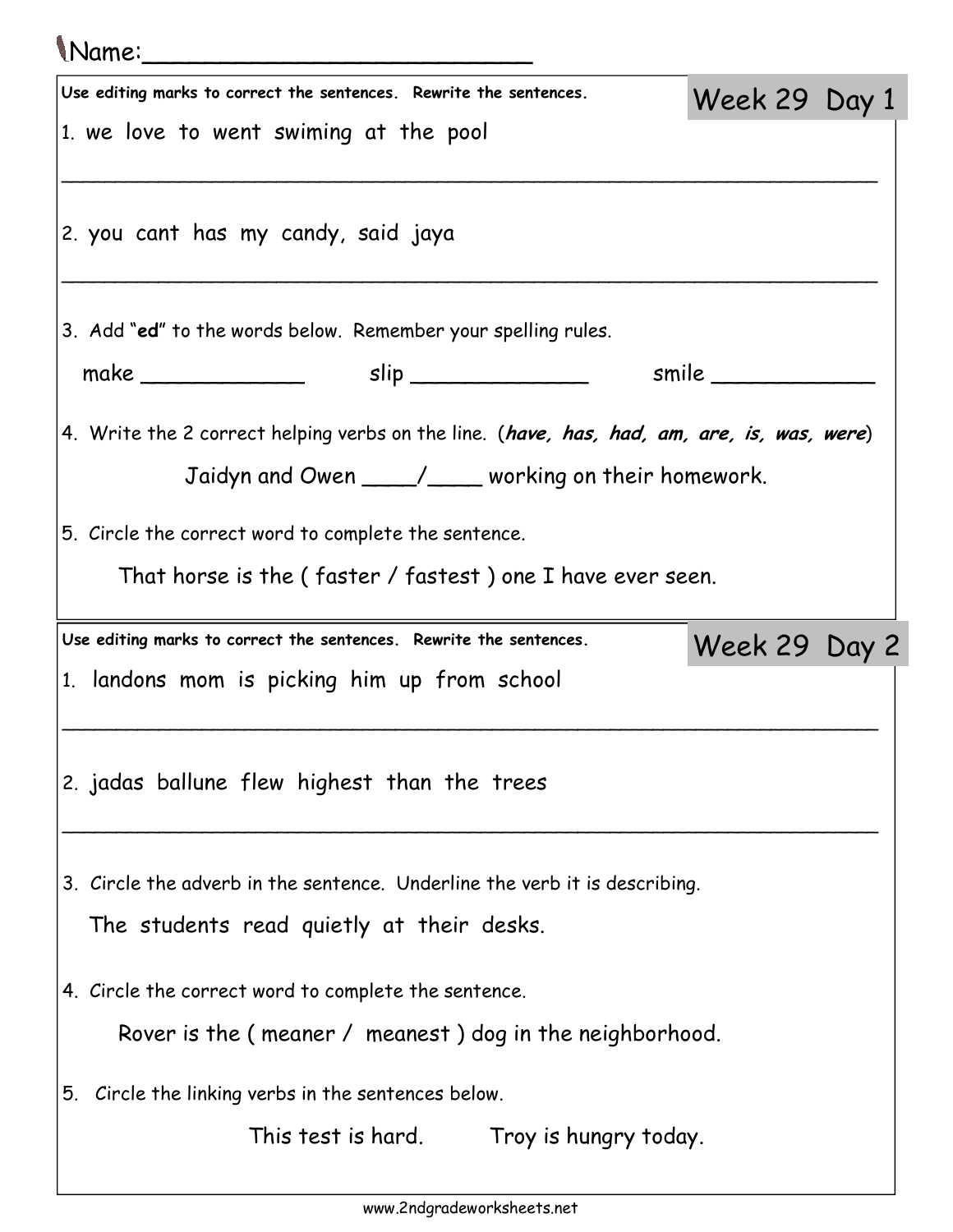## Name:\_\_\_\_\_\_\_\_\_\_\_\_\_\_\_\_\_\_\_\_\_\_\_\_\_

| U VUITIUT                                                                  |               |  |
|----------------------------------------------------------------------------|---------------|--|
| Use editing marks to correct the sentences. Rewrite the sentences.         | Week 29 Day 3 |  |
| 1. dont talk to stranjers, said mrs kelley                                 |               |  |
|                                                                            |               |  |
| 2. can you explane these problem? asked donnie                             |               |  |
| 3. Circle the adverb in the sentence. Underline the verb it is describing. |               |  |
| The students read quietly at their desks.                                  |               |  |
|                                                                            |               |  |
| 4. Underline the prepositional phrase in the sentence.                     |               |  |
| Maya dove into the pool.                                                   |               |  |
| 5. Write a simile comparing your fingers to something cold.                |               |  |
|                                                                            |               |  |
|                                                                            |               |  |
|                                                                            |               |  |
|                                                                            |               |  |
| Use editing marks to correct the sentences. Rewrite the sentences.         | Week 29 Day 4 |  |
| 1. we injoyed his picnic in the meado                                      |               |  |
|                                                                            |               |  |
| 2. laci went to six flags in st louis, missouri                            |               |  |
|                                                                            |               |  |
|                                                                            |               |  |
| 3. Circle the adverb in the sentence. Underline the verb it is describing. |               |  |
| Allison is secretly hiding behind the door.                                |               |  |
| 4. Underline the prepositional phrase in the sentence.                     |               |  |
| Allison is secretly hiding behind the door.                                |               |  |
|                                                                            |               |  |
| 5. Rewrite the following to show possession.<br>my pets collars            |               |  |